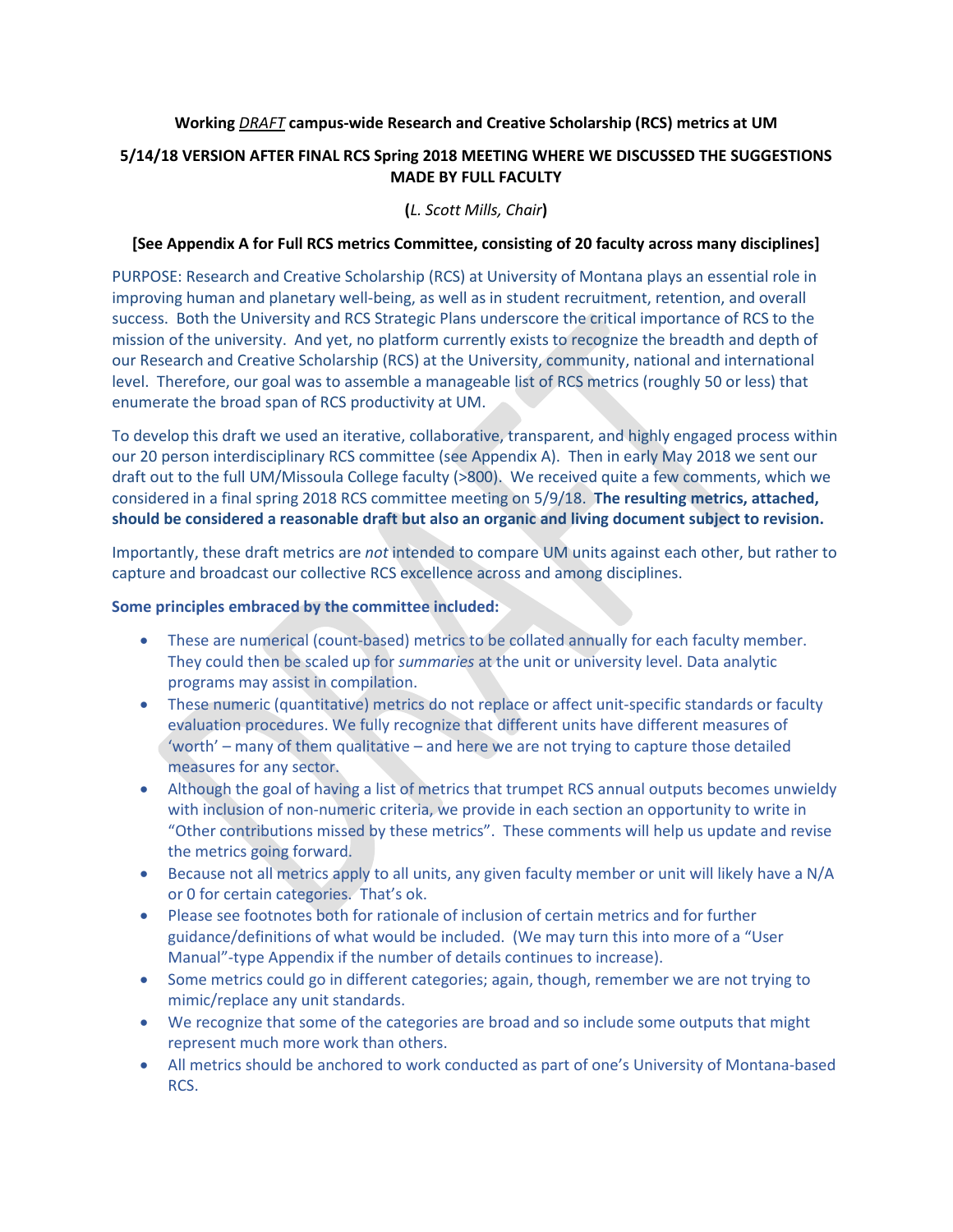- Nothing in the order of these metrics implies a hierarchy of perceived 'importance' or 'priority'. In the committees view, these are essentially random in order.
- Students and post-docs are critical contributors to beneficiaries or the RCS in all categories; these are all collected in our category IV: Mentoring/Training.
- If the purpose still is not clear, here's some metaphors borrowed from some faculty member comments (outside the RCS Committee) that we believe nicely capture what we are trying to do:
	- o … now you are incorporating successfully a kind of Fitbit mechanism so that we can measure the walk that we share with our colleagues across campus.
	- o … this is a quantified greatest hits of accomplishments for things we all do that can be captured with a numerical count
	- o "celebrate the wonderful things that we do"

## **Going Forward:**

- Annual compilation with high (complete?) faculty participation is required for this to mean anything. To accomplish this will require considerable effort and remains a priority that the Office of Research and Creative Scholarship (ORCS) will work on over the summer. Compilation details may necessitate tweaking some of the metrics.
- As noted above we sought feedback from the full faculty at the end of spring semester 2018. We have posted online both the comments received (with names redacted) and our response. We also have discussed the specific suggestions made, which led us to numerous changes to this document.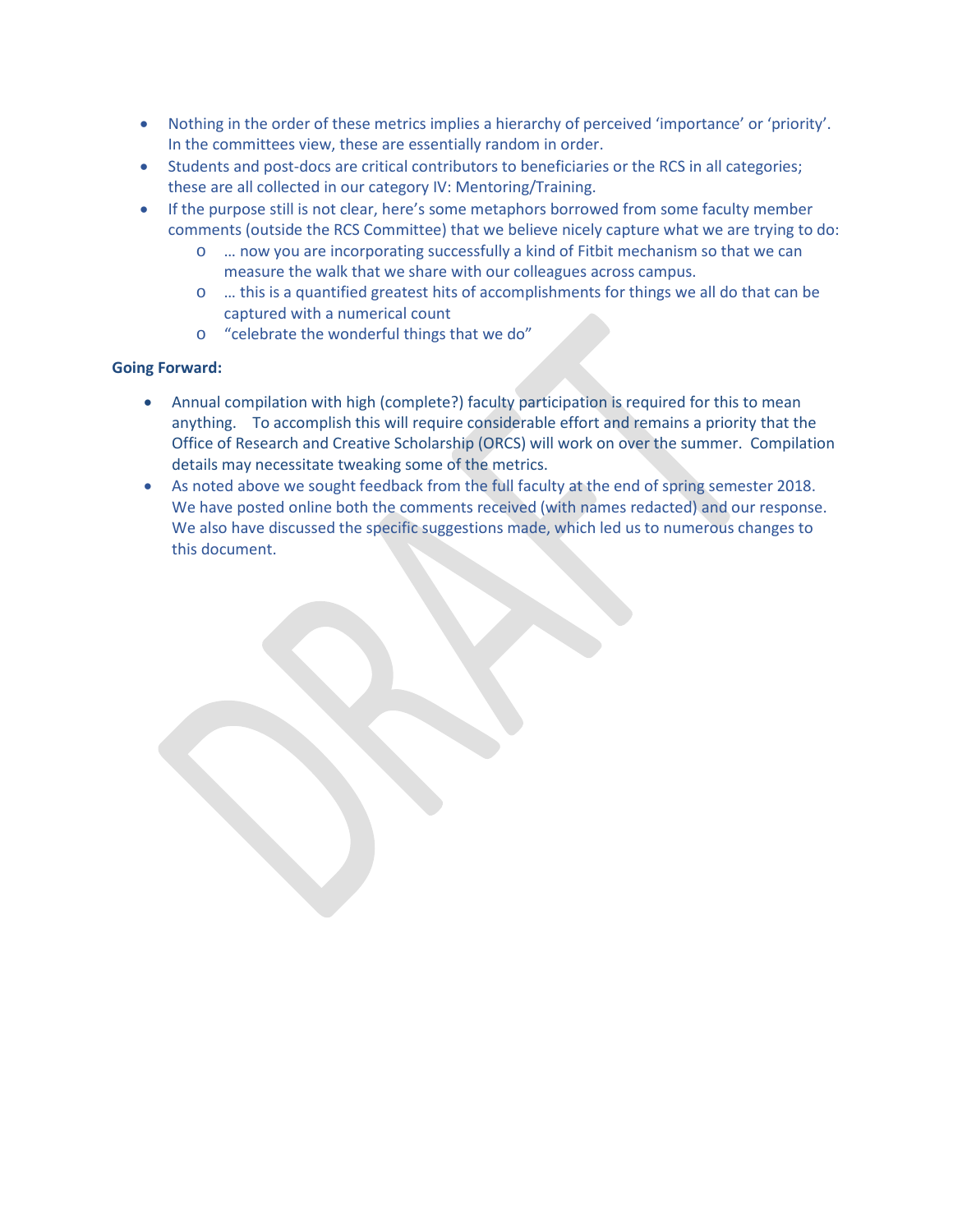### *The current METRICS (No hierarchy is implied by order or numbering system)*

### **I. GRANTS/FELLOWSHIPS/COMMISSIONS Submitted/funded during this year**

- A. External Grants/Fellowships/Commissions for which you are primary Principal Investigator<sup>[1](#page-2-0)</sup>
	- 1. Number submitted
	- 2. Total \$\$ of submitted
	- 3. Number funded
	- 4. Total \$\$ funded
	- B. Number of grants/fellowships/commissions submitted as a co-PI<sup>[2](#page-2-1)</sup>
	- C. Internal (within UM) Grants/Fellowships/Commissions
		- 5. Number submitted
		- 6. Total \$\$ of submitted
		- 7. Number funded
		- 8. Total \$\$ funded

<span id="page-2-0"></span> $1$  Grants for which an Eprop is submitted can pre-populate this metric for each PI. Faculty may need to manually input dollars that come from outside Eprop, such as those through the UM Foundation, etc. We recognize that some grants are more competitive than others, but those details should be captured in unit standards. For contributions as co-PI we have added a separate metric (IB).

<span id="page-2-1"></span> $<sup>2</sup>$  As a balance between adding a lot more metrics for contributions as co-PI, and yet recognizing that co-PI</sup> contributions represent collaboration often across disciplines, we include this single metric.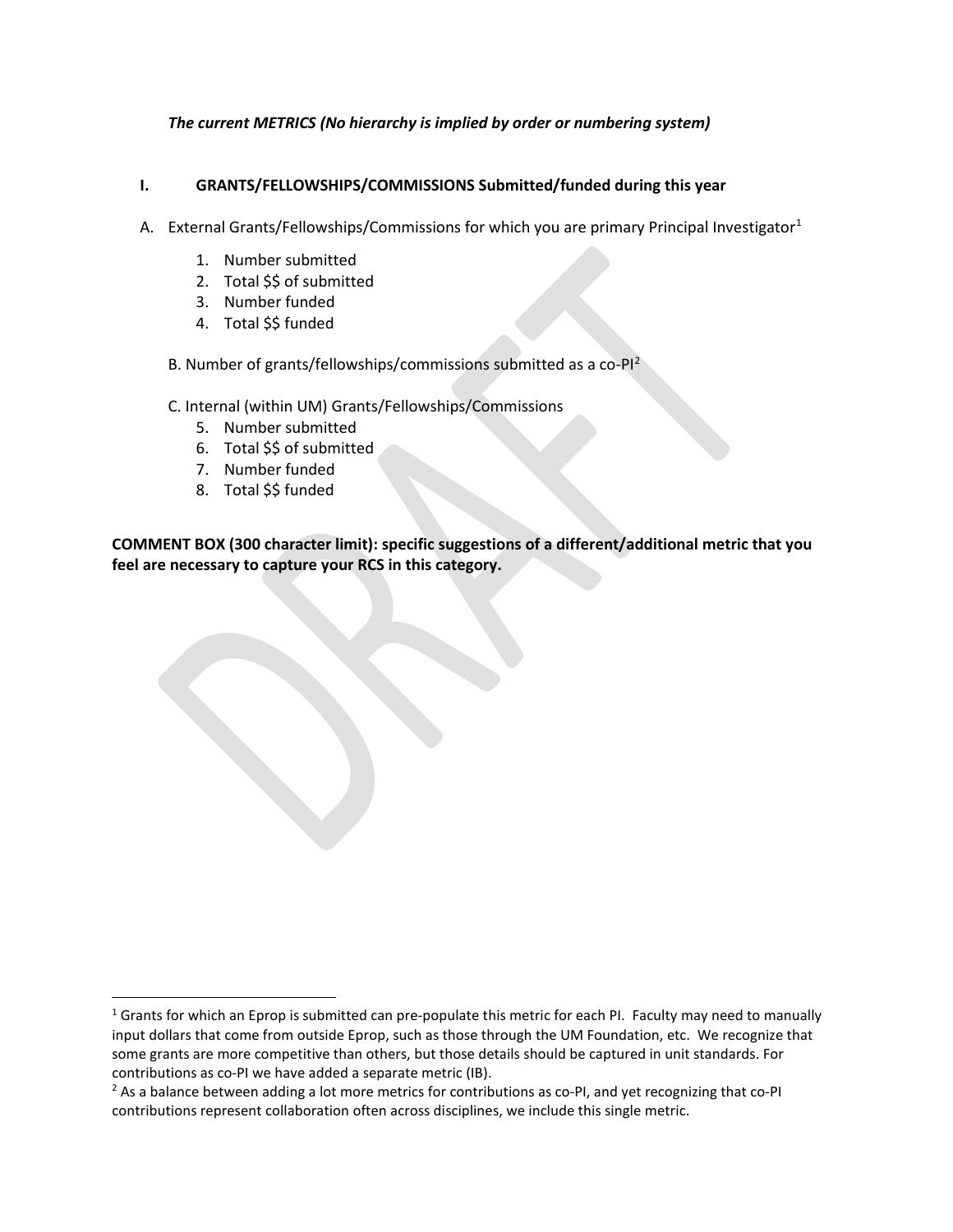### **B. PUBLICATIONS/CREATIVE SCHOLARSHIP**[3](#page-3-0)*(give total number for each)*

- A. Peer-reviewed journal articles<sup>[4](#page-3-1)</sup>
	- a. Total
	- b. As sole author<sup>[5](#page-3-2)</sup>  $*$
	- c. As corresponding or primary author $6$
- B. Books / scholarly monographs / textbooks
- C. Scholarly/professional publications not included in the previous categories that may be peeredited and refereed. Examples may include book chapters, collections of scholarly essays and/or primary source material; critical editions of translated works; revised translations or editions; review essays; encyclopedia articles; articles in popular journals; reports (eg crime lab, state or federal agencies) and book reviews
	- a. Total
	- b. As sole author
	- c. As corresponding or primary author
- D. Creative scholarship: Number of original creations of literary, fine, performing, applied or media arts including but not limited to: visual art works, compositions, choreographies, literature, poetry, plays, films, scenic/costume/sound/lighting design, graphic design, virtual art, computer animation, digital art, computer graphics/software/hardware, databases, documentaries, podcasts, and interactive art and installations.
	- a. Total
	- b. As sole author
	- c. As corresponding or primary author
- E. Other Published creative UM-based work: Original musical compositions/art works/theatre works/novels/films.

<span id="page-3-0"></span><sup>&</sup>lt;sup>3</sup> Note: We discussed at length various metrics of publication 'impact' (eg citation counts, H-index, etc.). We saw no way around the well-known pitfalls of each of these metrics, a problem amplified by the vast variability in the appropriate measure of 'impact' across disciplines. We hope that a way forward on this might emerge through the 'comments' box that we now include for each section.

<span id="page-3-1"></span><sup>4</sup> "Peer review" is a crucial measure for many STEM-based disciplines. We recognize that other disciplines do not emphasizer peer-review yet still publish scholarly, prestigious, often fiercely edited publications (certainly true for Law School, among others). We include these in other metrics below.

<span id="page-3-2"></span><sup>&</sup>lt;sup>5</sup> Sole authorship is a crucial measure for Humanities faculty. As with Peer Review, this is an example of a metric that is critical in some disciplines but might not be valued in another. That's ok.

<span id="page-3-3"></span> $6$  Even in the sciences, different disciplines differ as to which individual is 'senior' or 'primary'; please follow your unit standards for interpreting this.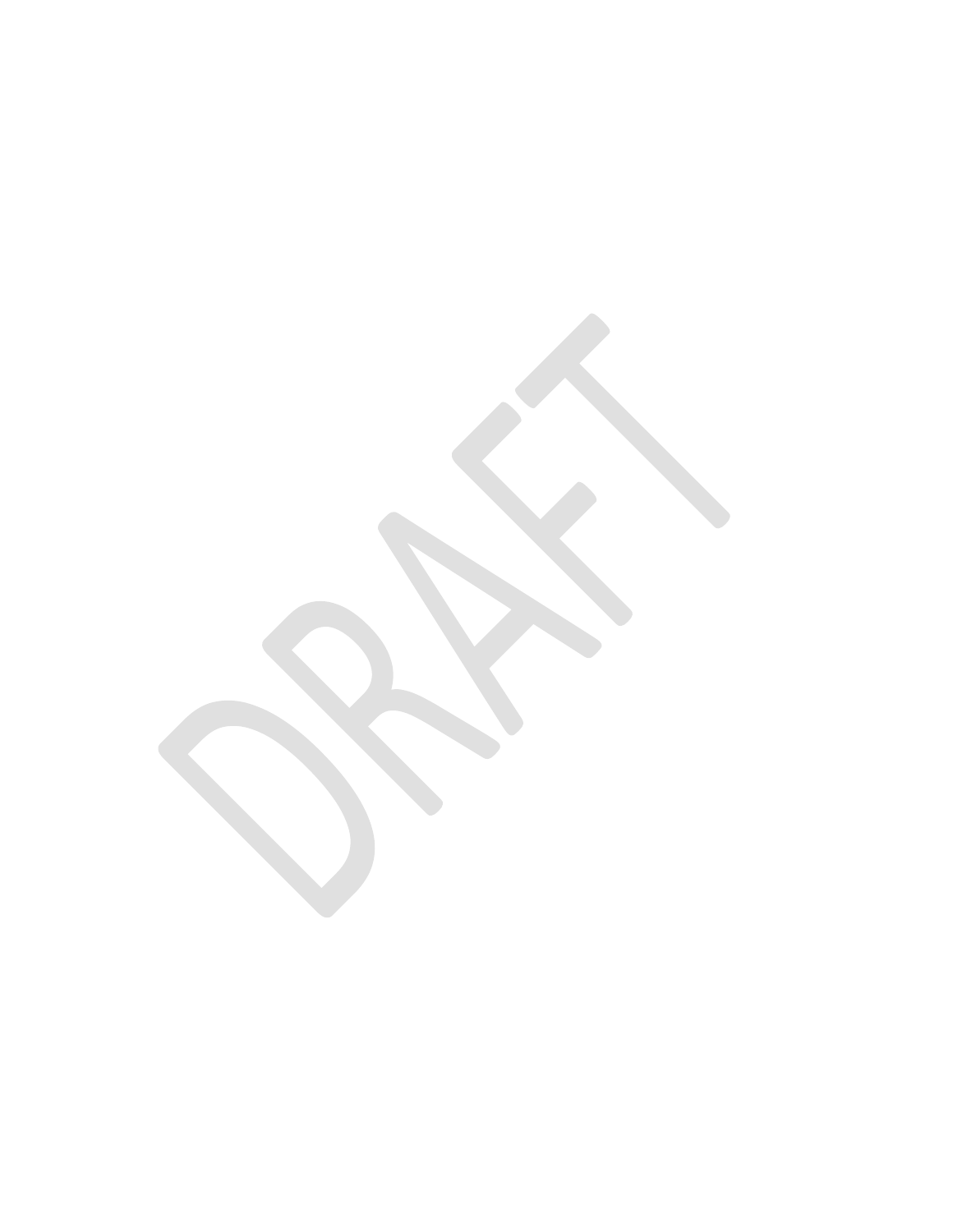## **C. PRESENTATIONS/PERFORMANCES/EXHIBITIONS** *(give total number for each)*

#### A. Performances/exhibitions

- a. Total
- b. As solo performer
- B. Spoken presentations
	- a. *Invited* (eg keynotes, plenaries, other universities, etc.)
	- b. *Refereed* conference presentations
	- c. Other Professional Presentations (include contributed presentations)
- C. Poster presentations not included in previous categories.
- **D.** Artistic Directions and/or Reconstructions<sup>[7](#page-5-0)</sup>

<span id="page-5-0"></span> $<sup>7</sup>$  Artistic "reconstructions" rebuild an original dance composition or play for an entirely new cast of performers.</sup> This work requires a different set of skills than when one is choreographing or creating a new work entirely on their own, and tends to be research heavy in the areas of history and analysis.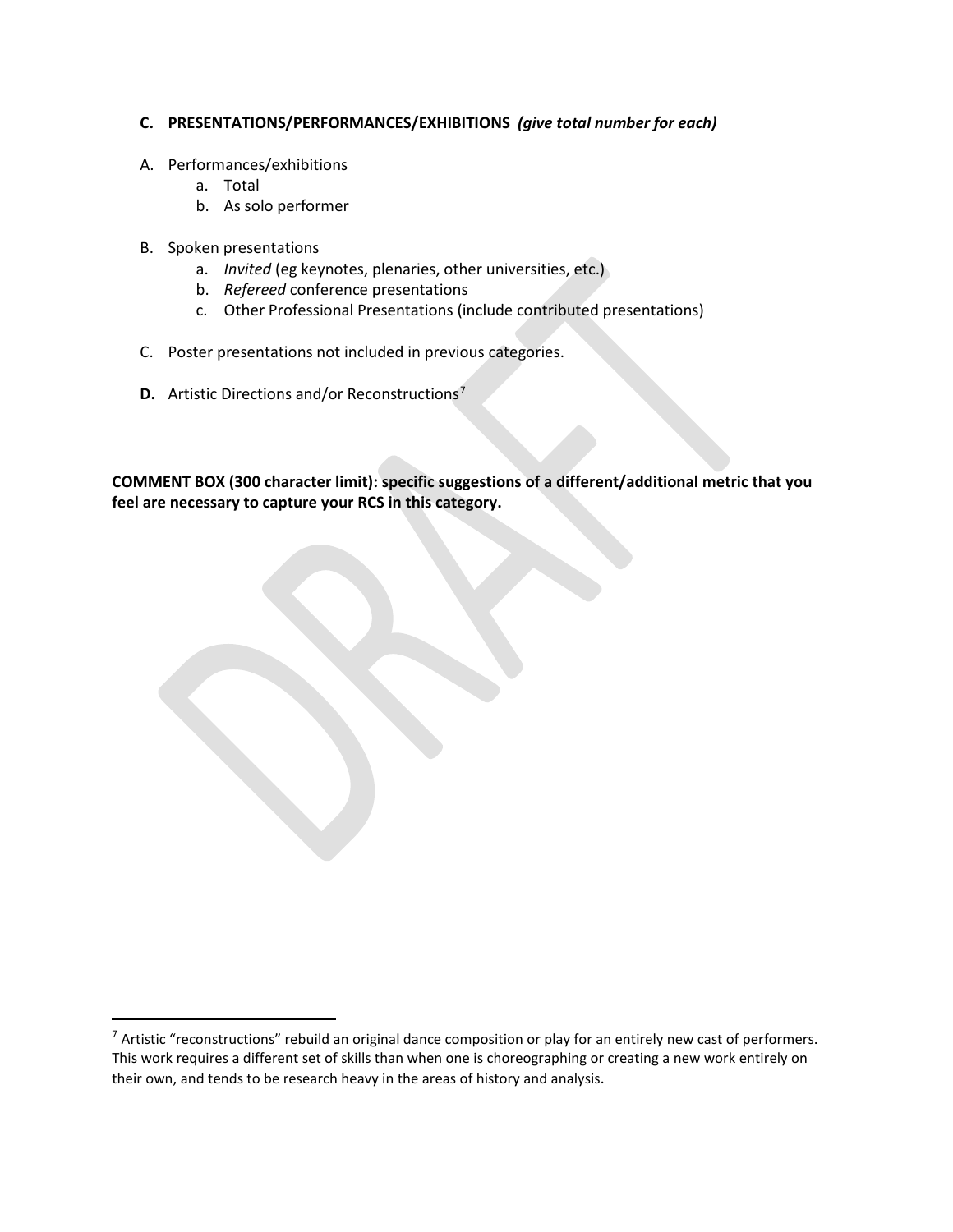#### D. **MENTORING/TRAINING DURING RCS ACTIVITIES [8](#page-6-0)**

- A. Number of:
	- a. Postdoctoral Fellows mentored
	- b. Graduate Students mentored
	- c. Undergraduate students mentored in RCS activities
	- d. RCS Products spanning all previous metric categories (eg grants, publications, presentations that have student/postdoc co-authorship.
- B. Fellowship/Scholarship/Awards for UM students/postdocs
	- a. *External* Number
	- b. *External* Total \$\$
	- c. *Internal* (within UM) Number
	- **d.** *Internal* (within UM) Total \$\$

<span id="page-6-0"></span> <sup>8</sup> By "Mentoring/Training" we mean to count those students/post-docs for which you were the **primary** advisor/mentor. We realize that we are not capturing the many other ways that faculty RCS contributes to student engagement; for example by serving on the committees of graduate students, informal mentoring, training in certain skill sets, etc. But in the interest of a manageable set of metrics we are focusing here on your contributions as primary advisor/mentor.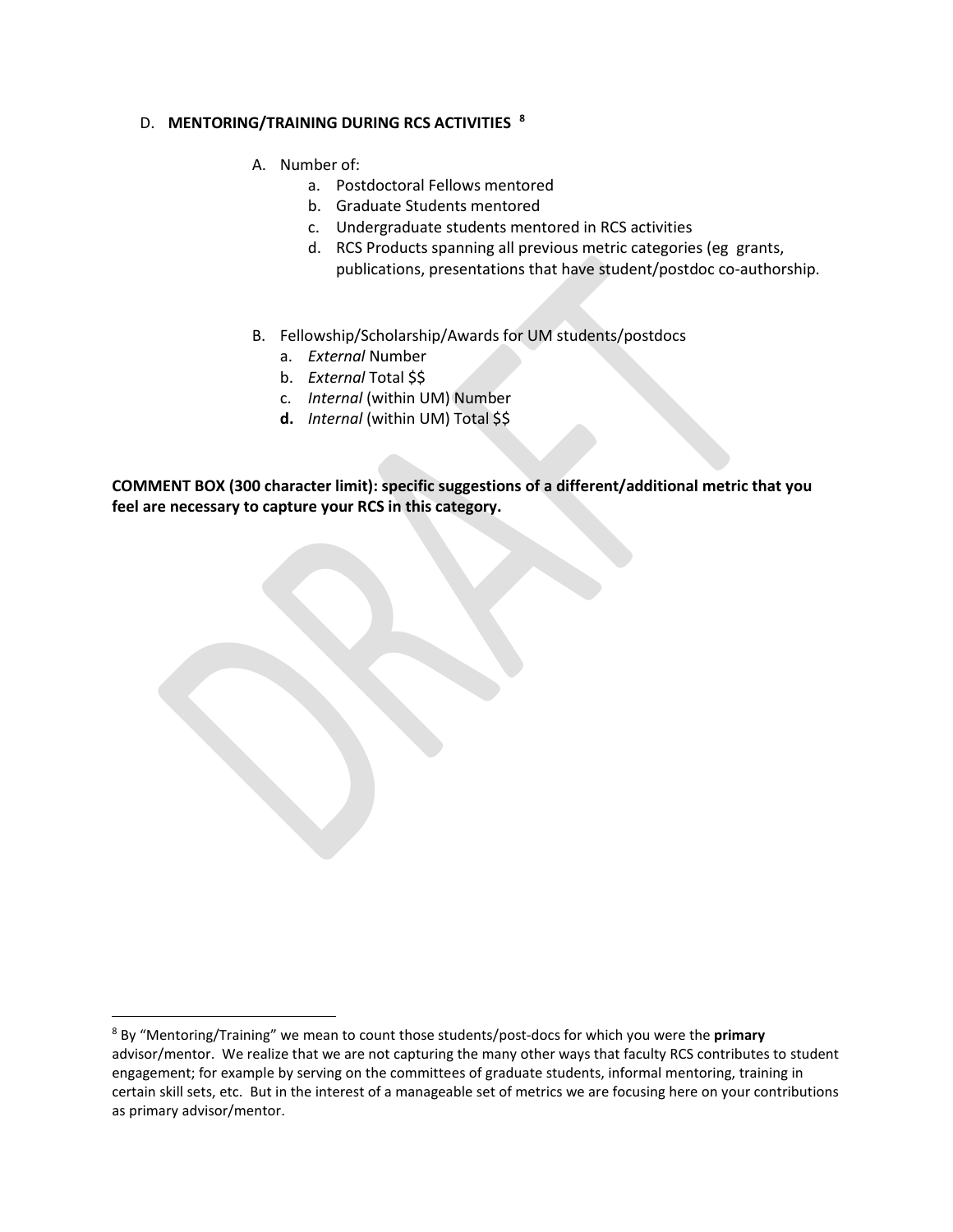## **E. PROFESSIONAL IMPACT** *(give total number for each)*

- A. *Peer Reviews* of other colleagues through requested reviews of articles, textbooks, fellowships/grants, outside tenure and promotion evaluations, program/department reviews, etc.
- B. Number of journal Editor/Associate Editor roles
- C. Number of professional organizations in which serving on Board or in leadership capacity
- D. Number of conference/workshops/exhibitions/performances/curating that were organized, hosted, chaired, or moderated.
- E. Number of review panels served on for national and international fellowship and grant competitions
- F. Number of adjudications for arts exhibitions.
- G. Number of media interviews or coverage
- H. Number meritorious<sup>[9](#page-7-0)</sup> recognition/honors (eg Fulbright/Nobel/Guggenheim/Macarthur/National Academy, etc.)
- I. Commercialization/Entrepreneurship: Commercialization of IP via licenses, formation of startup companies, commercial partnerships, patent/intellectual property applications

<span id="page-7-0"></span> <sup>9</sup> Although we give some examples, faculty should use their unit standards to decide what is 'meritorious'.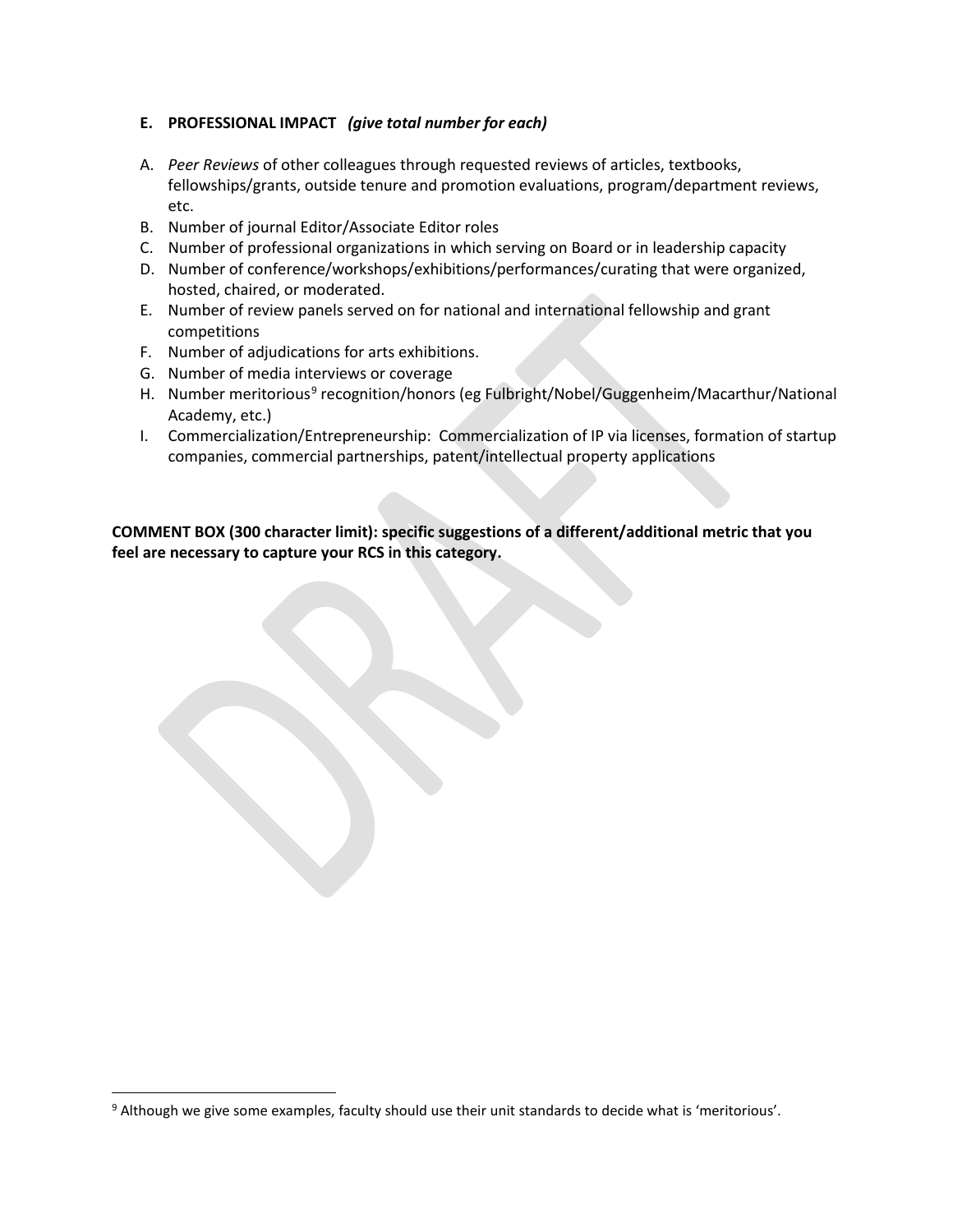# **F. CIVIC ENGAGEMENT** *(total number for each – do not count items already counted in previous categories)*

- A. Professional consulting / outreach as a public service (eg for agencies, communities, schools, public forums, camps, legislators, etc.)<sup>10</sup>
- B. Participation or leadership in collaborative projects intended to bring RCS to a general audience including (for example): consulting for, organizing, and otherwise contributing to speakers' bureaus, community discussions, digital humanities projects, public exhibits.
- C. Number of hostings of music and arts festivals, science fairs, etc.
- D. Number of op-eds and invited participation as an expert in media stories in local, national and international print, radio, social media, and television appearances.

<span id="page-8-0"></span> $10$  Could be paid or unpaid – just do not include things already accounted for in previous sections such as Grants/awards.